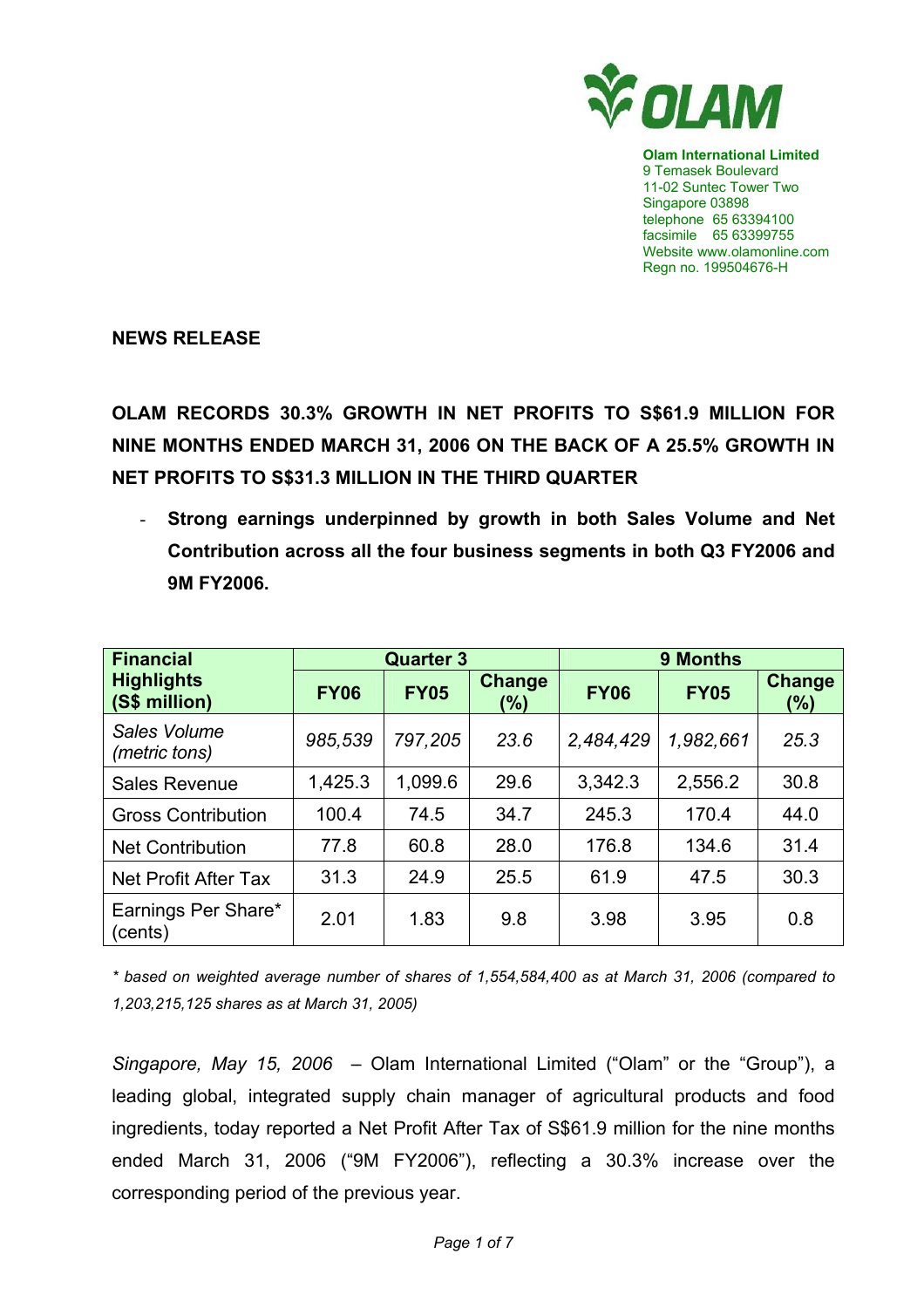

This strong improvement in earnings is the result of robust growth in both Sales Volumes and higher Net Contribution across all the four business segments.

Earnings per share (EPS) for Q3 FY2006 grew by 9.8% to 2.01 cents while for 9M FY2006, EPS grew 0.8% to 3.98 cents. It must be noted that the percentage EPS growth is on an enlarged capital base as a result of Olam's IPO in 2005.

Olam's Group Managing Director and CEO Sunny Verghese said: "Our unique business model and strong competitive position has enabled us to deliver yet another quarter of strong earnings growth. Our new initiatives to deepen market penetration, provide more value-added services, expand our product portfolio and invest in a more efficient supply chain infrastructure are progressing well and this augurs well for our near-term business prospects. Our customer base continues to grow strongly and barring any unforeseen circumstances, we are on track to achieving our targets for the year."

### **Financial Review**

For the three months ended March 31, 2006 ("Q3 FY2006"), Sales Revenue rose 29.6 per cent to S\$1.4 billion as Sales Volume grew 23.6 per cent with broad-based contribution from all four business segments.

Cumulatively, Sales Revenue for 9M FY2006 grew by 30.8% to S\$3.3 billion on the back of a 25.3% increase in underlying Sales Volume to 3.3 million metric tons.

For both Q3 FY2006 and 9M FY2006, 84.0% of the increase in Sales Revenue was contributed by increase in Sales Volume while the balance 16.0% was contributed by increase in prices.

Gross Contribution for Q3 FY2006 increased 34.7% while Net Contribution improved by 28.0% across all four business segments. For 9M FY2006, Gross Contribution grew by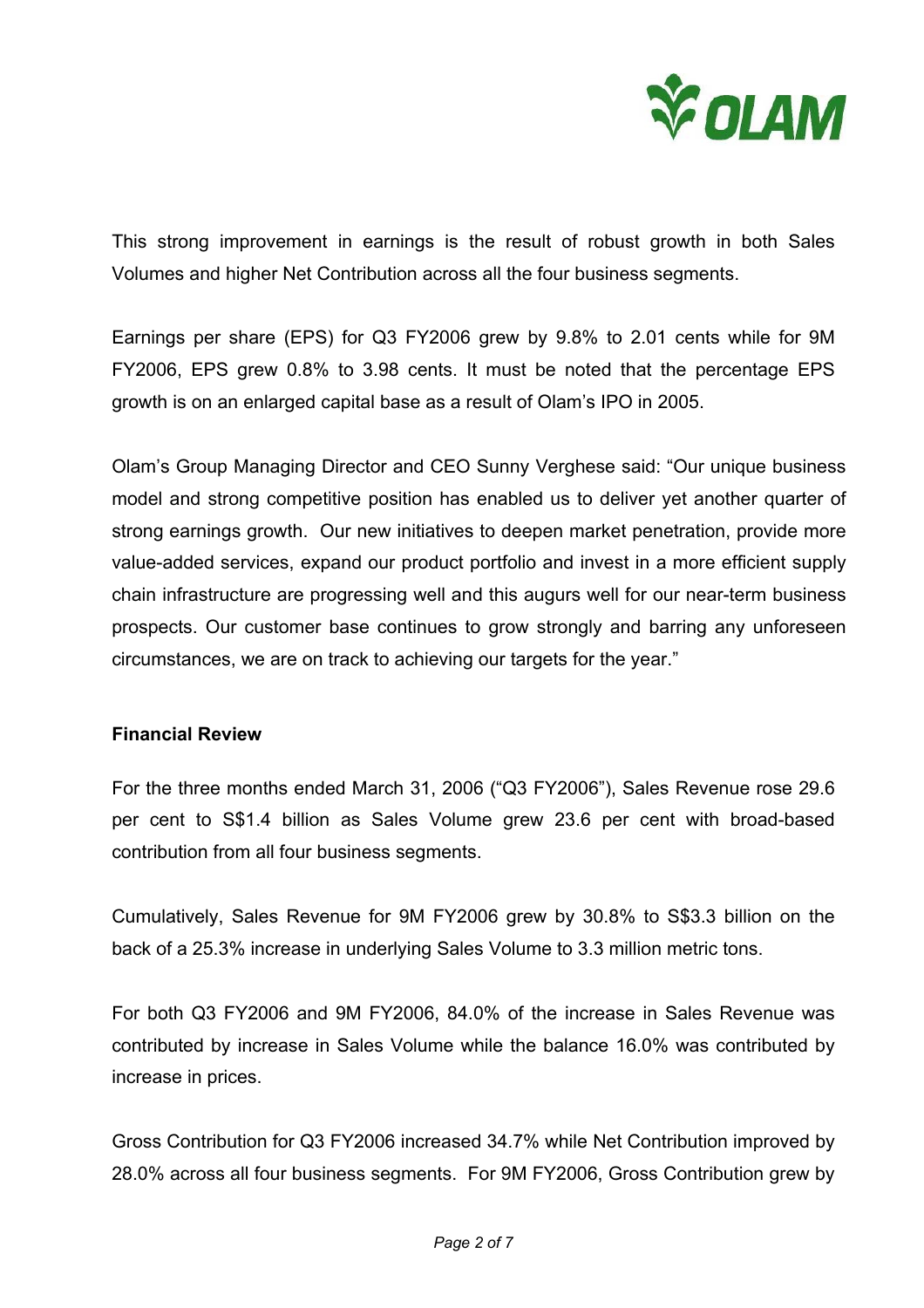

44.0% while Net Contribution improved by 31.4%. The growth in Net Contribution was achieved in spite of higher interest cost arising from increased level of working capital employed to support the higher Sales Volumes and also on account of an increase in interest rates. This is the result of the Group's margin enhancement initiatives by way of primary and intermediate processing and providing value added services such as vendor managed inventory services, organic certification, fair trade produce certification, customized grades and quality, proprietary market intelligence and risk management solutions to customers.

Total Net Contribution improved across all four business segments. Increased volumes accounted for 83.0% of this gain and the balance 17.0% was attributed to the Group's margin improvement initiatives.

| <b>Edible Nuts,</b>                        |             | <b>Quarter 3</b> |               |             | 9 Months    |                      |  |
|--------------------------------------------|-------------|------------------|---------------|-------------|-------------|----------------------|--|
| <b>Spices &amp; Beans</b><br>(S\$ million) | <b>FY06</b> | <b>FY05</b>      | Change<br>(%) | <b>FY06</b> | <b>FY05</b> | <b>Change</b><br>(%) |  |
| Sales Volume<br>(metric tons)              | 150,851     | 122,728          | 22.9          | 338,498     | 282,772     | 19.7                 |  |
| Sales Revenue                              | 153.2       | 180.2            | (15.0)        | 389.5       | 427.5       | (8.9)                |  |
| <b>Gross Contribution</b>                  | 18.5        | 15.4             | 20.3          | 41.2        | 33.9        | 21.5                 |  |
| <b>Net Contribution</b>                    | 16.3        | 13.8             | 17.9          | 32.2        | 28.8        | 11.8                 |  |
| <b>Net Contribution</b><br>Per Ton (S\$)   | 108         | 113              | (4.1)         | 95          | 102         | (6.6)                |  |

# **Review by Product Segment**

Sales Volume for the **Edible Nuts, Spices & Beans** segment grew 22.9% to 150.9 metirc tons in Q3 FY2006 while 9M FY2006 saw an increase of 19.7% to 338.5 metric tons. However, Sales Revenue for the segment declined 15.0% in Q3 FY2006 and 8.9% for 9M FY2006 due to difficult trading conditions as a result of a sharp fall in prices. Nonetheless, in spite of lower prices, Gross Contribution and Net Contribution for the segment improved by wider margins, which demonstrates the marginal impact of commodity prices on the Group's profitability that is driven primarily by Sales Volume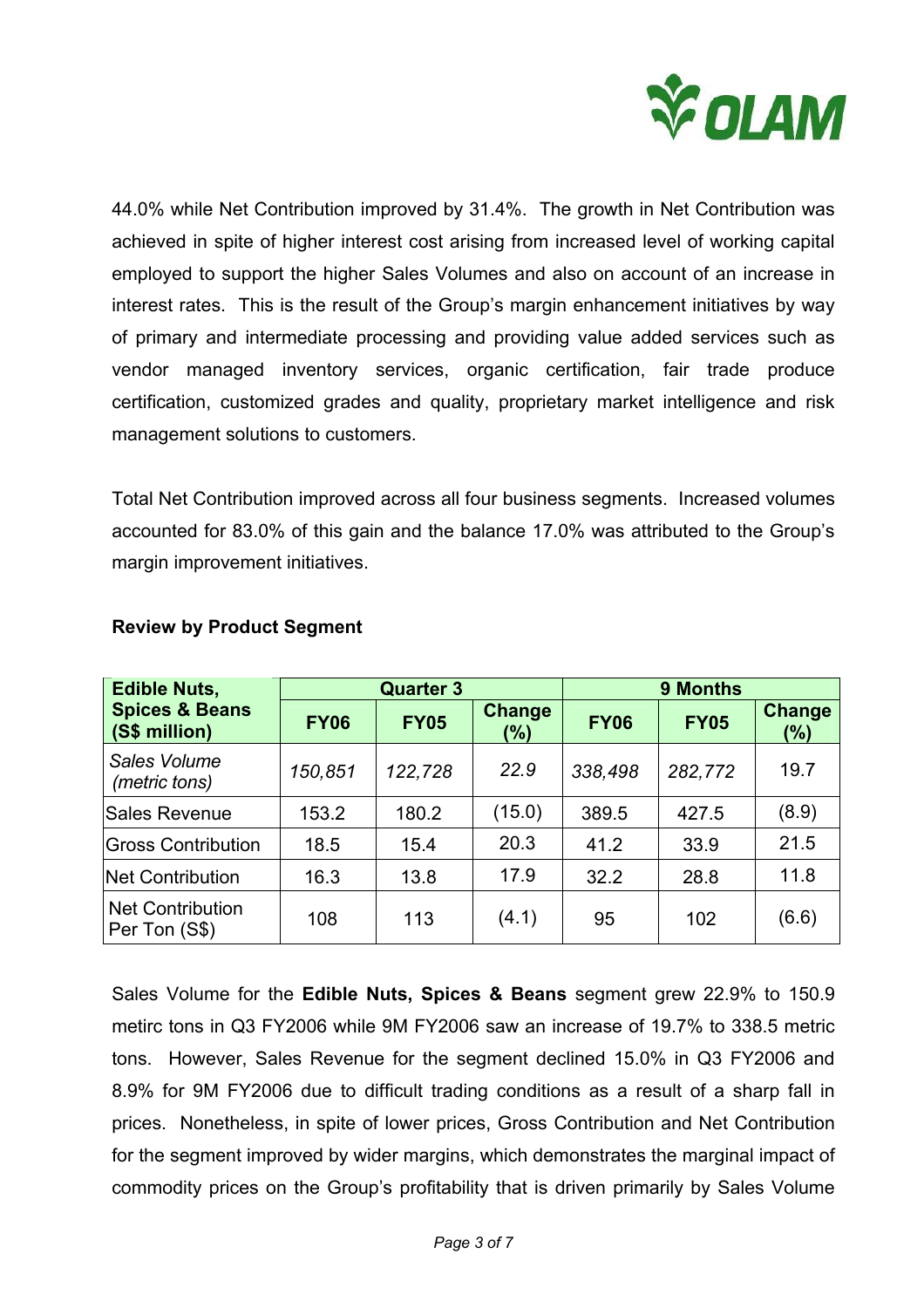

and margin improvement initiatives like providing value-added services and securing supply chain efficiencies.

| <b>Confectionery &amp;</b>                             | <b>Quarter 3</b> |             |                  | <b>9 Months</b> |             |                      |
|--------------------------------------------------------|------------------|-------------|------------------|-----------------|-------------|----------------------|
| <b>Beverage</b><br><b>Ingredients</b><br>(S\$ million) | <b>FY06</b>      | <b>FY05</b> | Change<br>$(\%)$ | <b>FY06</b>     | <b>FY05</b> | <b>Change</b><br>(%) |
| Sales Volume<br>(metric tons)                          | 274,657          | 218,882     | 25.5             | 577,667         | 457,956     | 26.1                 |
| Sales Revenue                                          | 651.1            | 507.4       | 28.3             | 1,333.9         | 1,021.9     | 30.5                 |
| <b>Gross Contribution</b>                              | 40.3             | 27.8        | 45.1             | 92.3            | 62.8        | 47.0                 |
| <b>Net Contribution</b>                                | 27.8             | 20.7        | 34.3             | 62.8            | 46.8        | 34.1                 |
| <b>Net Contribution</b><br>Per Ton (S\$)               | 101              | 95          | 7.0              | 109             | 102         | 6.3                  |

The **Confectionery & Beverage Ingredients** segment experienced a strong third quarter with Sales Volume and NC growing by 25.5 per cent and 34.3 per cent respectively as a result of strong contributions from both the Group's Cocoa and Coffee operations, particularly in the export of Robusta Coffee from Asia and Africa and the expansion of customer base in the US, Europe, Middle East, North Africa and Eastern Europe for both products.

"Olam has maintained its leading position as one of the major exporters of Robusta coffee from Africa and Asia and our Arabica expansion in Brazil continues to make strong progress. Our marketing investments in the US, Middle East, North Africa and Eastern Europe continue to yield benefits in diversifying our customer base and offering us better liquidity and value," added Mr Verghese.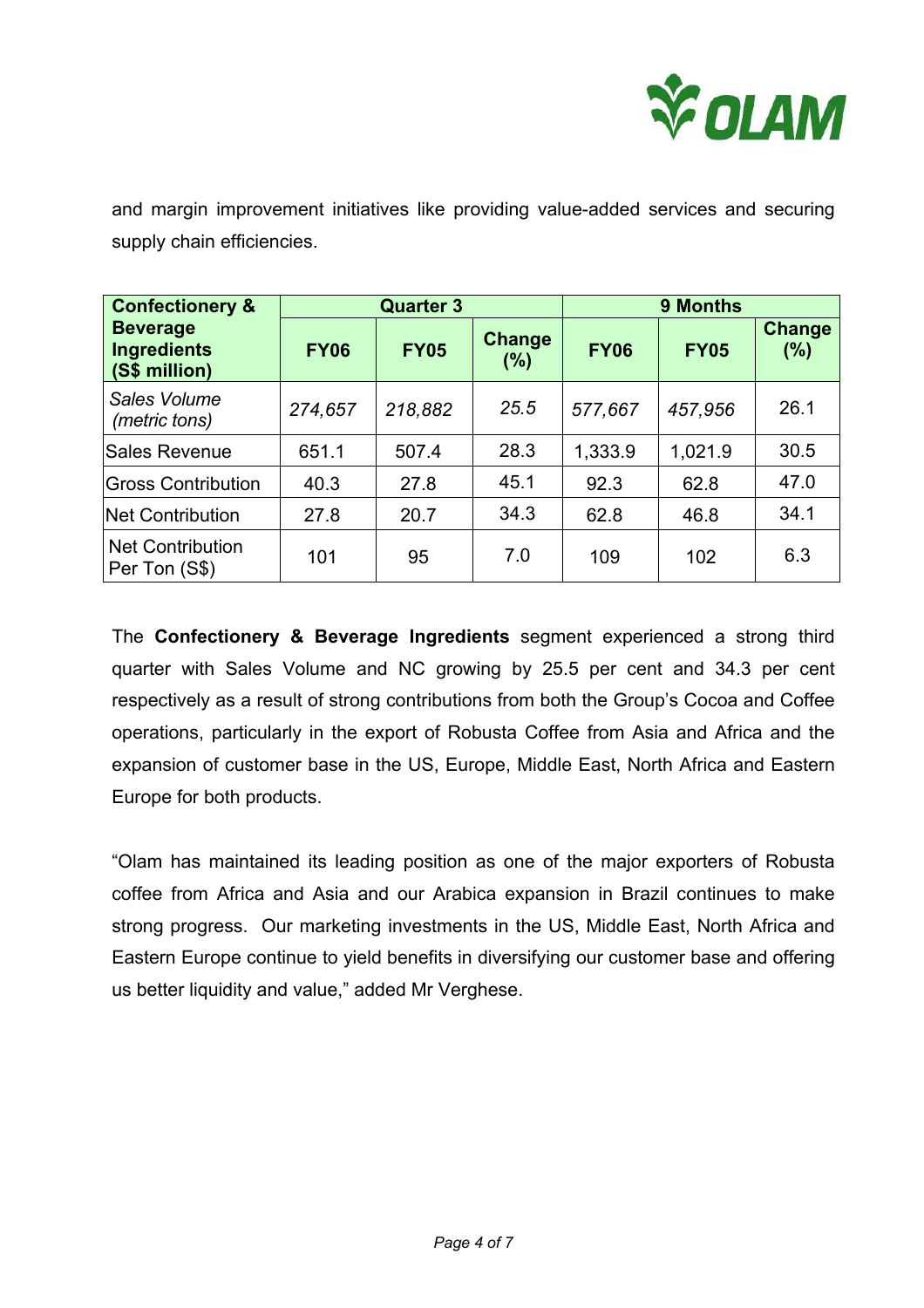

| <b>Food Staples &amp;</b>                | <b>Quarter 3</b> |             |                      | 9 Months    |             |                          |
|------------------------------------------|------------------|-------------|----------------------|-------------|-------------|--------------------------|
| <b>Packaged Foods</b><br>(S\$ million)   | <b>FY06</b>      | <b>FY05</b> | <b>Change</b><br>(%) | <b>FY06</b> | <b>FY05</b> | <b>Change</b><br>$(\% )$ |
| Sales Volume<br>(metric tons)            | 322,026          | 269,783     | 19.4                 | 1,102,665   | 891,826     | 23.6                     |
| <b>Sales Revenue</b>                     | 219.2            | 156.6       | 40.0                 | 864.4       | 609.5       | 41.8                     |
| Gross<br>Contribution                    | 14.0             | 11.5        | 21.6                 | 52.9        | 35.0        | 51.4                     |
| <b>Net Contribution</b>                  | 9.7              | 8.7         | 12.1                 | 35.9        | 26.5        | 35.5                     |
| <b>Net Contribution</b><br>Per Ton (S\$) | 30               | 32          | (6.1)                | 33          | 30          | 9.6                      |

A key contributor to the strong growth in the **Food Staples & Packaged Foods** segment was the rice business in Africa, which benefited from a wider distribution network in key markets of Nigeria, Ghana, Cameroon and Cote d'Ivoire, and successful expansion into the premium rice category.

Sugar operations performed well particularly in Poland where sourcing and shipping volumes grew. The supply chain operations from sourcing in Eastern and Western Europe to marketing in Russia also contributed to the good results.

In Dairy Products, sales of milk power consumer packs in East and West Africa continued to grow. The distribution of milk powder products also commenced in China during the quarter, contributing to increased sales in this segment. The Group expects to scale up the Dairy Products business in China in the next quarter and beyond. It is also evaluating broadening its Dairy Products offering by diversifying into the cheese business.

The Packaged Foods business saw deeper market penetration with wider distribution of its 3-in-1 coffee and the launch of packaged salted and roasted edible nuts in the Group's principal market, Russia. During the quarter, these 3-in-1 coffee products were launched in South Africa and Nigeria where the Group already has established distribution networks. Olam intends to scale up these operations in all three markets.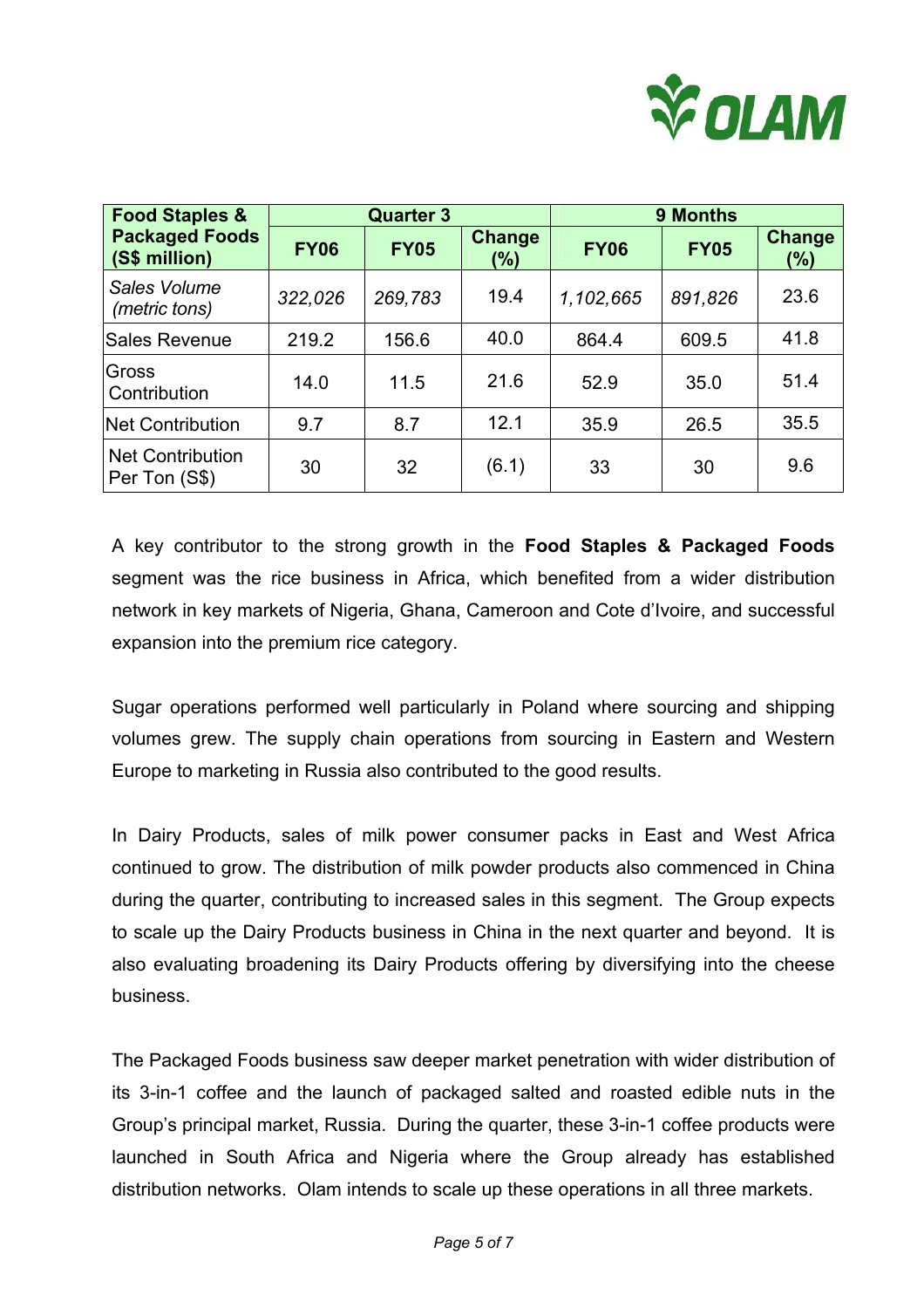

| <b>Fibre &amp; Wood</b>                  | <b>Quarter 3</b> |             |                      | <b>9 Months</b> |             |                      |
|------------------------------------------|------------------|-------------|----------------------|-----------------|-------------|----------------------|
| <b>Products</b><br>(S\$ million)         | <b>FY06</b>      | <b>FY05</b> | <b>Change</b><br>(%) | <b>FY06</b>     | <b>FY05</b> | <b>Change</b><br>(%) |
| Sales Volume<br>(metric tons)            | 238,005          | 185,811     | 28.1                 | 455,599         | 350,107     | 33.0                 |
| Sales Revenue                            | 401.9            | 255.4       | 57.4                 | 754.5           | 497.3       | 51.7                 |
| <b>Gross Contribution</b>                | 27.6             | 19.9        | 38.7                 | 58.9            | 38.7        | 52.2                 |
| <b>Net Contribution</b>                  | 23.9             | 17.6        | 36.3                 | 45.9            | 32.4        | 41.4                 |
| <b>Net Contribution</b><br>Per Ton (S\$) | 100              | 94          | 6.4                  | 99              | 93          | 6.3                  |

The **Fibre & Wood Products** segment experienced strong growth as a result of increased export market share for the Group's Cotton business in Asia, particularly India, Bangladesh, Indonesia, Thailand, Taiwan, and East Africa, expansion in sourcing operations in CIS countries as well as increased demand in the US. The Group's forestry and logs sourcing operations in Africa and increased demand in China and India for wood products also contributed to the segment's growth.

# **Prospects for FY2006**

Barring any unforeseen circumstances, the Group continues to be positive on the overall business outlook and prospects as we head into Q4 2006. The various initiatives to broaden and deepen its business franchise are expected to result in both increased volumes and enhanced margins.

### *Note:*

*This release should be read and understood only in conjunction with the full text of Olam International Limited's Q3 FY2006 Financial Statements lodged on SGXNET on May 15, 2006.*